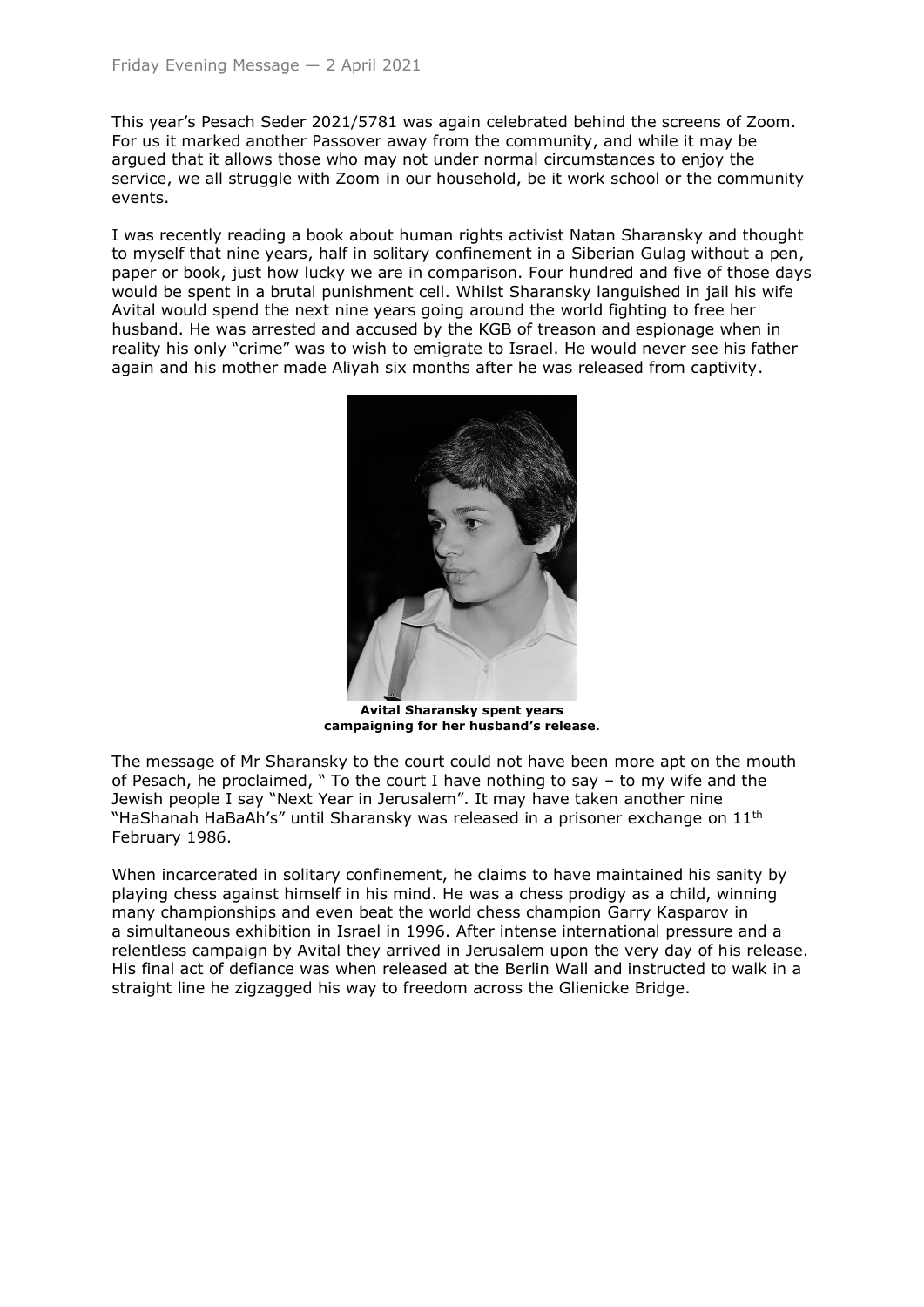

**Then Israeli PM Shimon Peres welcomes Natan Sharansky to Israel.**

Following his release Natan Sharansky received the Congressional Medal of Honour. They settled in Israel but did not rest on their laurels, becoming the driving force in the struggle to open the gates for Aliyah to Israel from the then Soviet Union. There would be a long line of important positions which culminated in his installation as head of the Jewish Agency in 2009. Sharansky was a MK from 1996 to 2006 forming his own party initially but being a member of Likud when he resigned in November 2006. He had resigned from the Cabinet in 2005 over the Israeli government to uproot the Jewish communities in Gush Katif and the Northern Shomron.



**Returning to Russia and a meeting with Vladimir Putin in September 2000**

Sharansky is the author of a number of books. The first is the autobiographical *Fear No Evil*, which dealt with his trial and imprisonment. The book was awarded the 1989 National Jewish Book Award for Biography.

His second book, *The Case for Democracy: The Power of Freedom to Overcome Tyranny and Terror* was co-written with Ron Dermer and was endorsed by George W Bush who had presented him with the Presential Medal of Freedom in 2006.

His other books are *Defending Identity: Its Indispensable Role in Protecting Democracy*, is a defence of the value of national and religious identity in building democracy and *Never Alone: Prison, Politics, and My People* tells about his political activity and how his personal experience influenced it.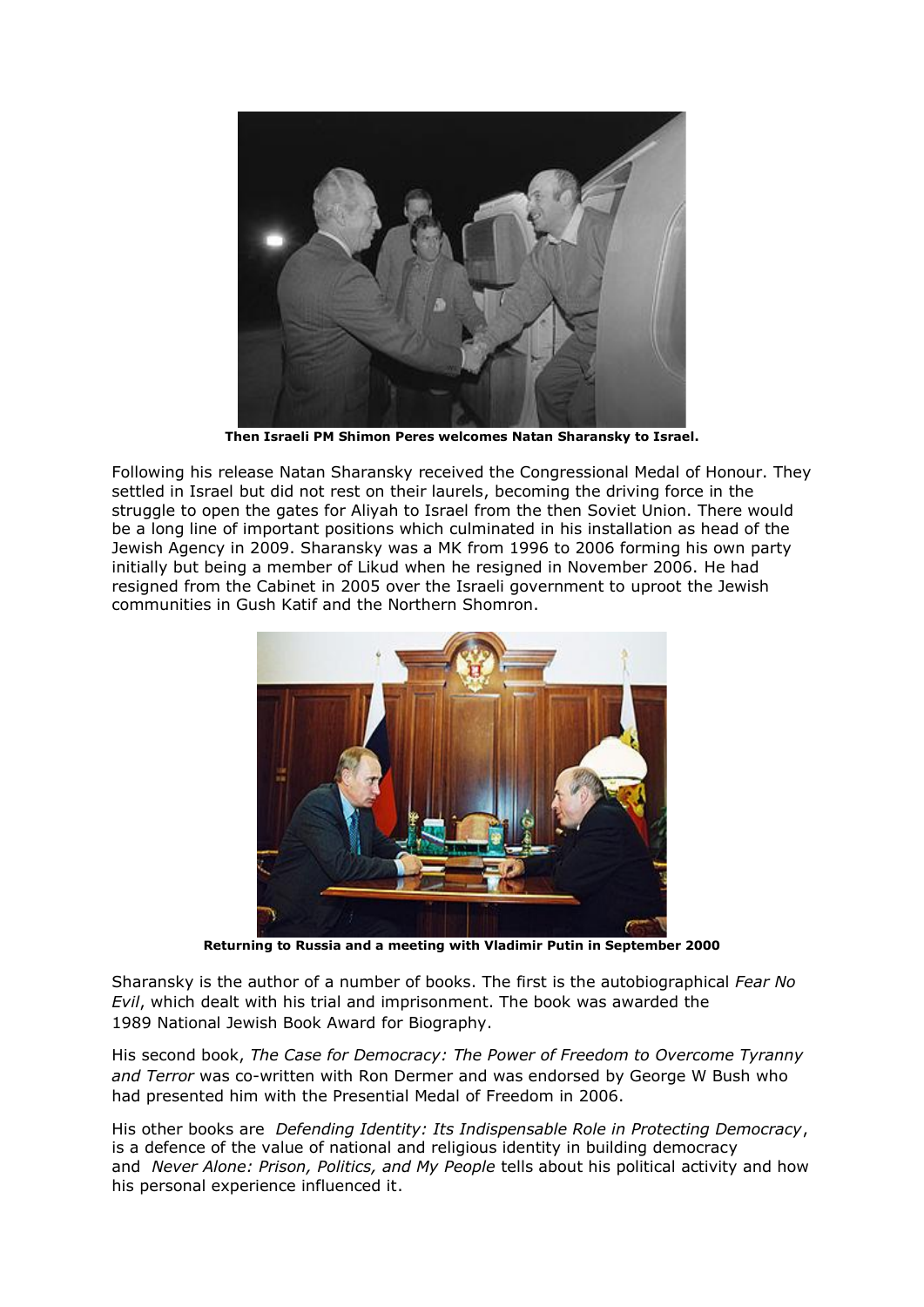He just finished his latest book titled, *Never Alone* and speaks of the main periods of his life which ironically can almost be divided into three equal parts of nine years, as a prisoner, a MK and as head of the Jewish Agency. It is the story of an immigrant who faced sabra disdain and changed a system, but also warns against rising anti-Semitism and broken communications among the Jewish peoples, especially on campuses. Lastly and most importantly it's a story of an undying love of democracy and an optimism that peace will prevail.

When in the Gulag Sharansky would have been galvanised by knowing that there was a nation supporting his struggle. As a Knesset member traveling to US campuses, he learned that not every Jew supports the Jewish state and in the final part of the trilogy of his life as a statesman as head of the Jewish Agency, he would have attempted to be a bridge builder between the two largest Jewish communities of Israel and the United States and the rest of the diaspora.

Sharansky describes the Israelis as being "davidic" and understandably preoccupied with the existential existence of the Jewish state. The Diaspora communities are more likely to be of the house of Isaiah and are concerned with building tolerant communities in which they can flourish.

*"We have to understand that we are living in different environments and we have a different set of priorities, but we have something mutual in common, let us discuss, let us talk. We have to talk in a much more deep intimate way than we talk if you want to continue to be one family,"* said Sharansky.



I recall a story I heard last year when one awe struck Israeli met Natan Sharansky in a bakery in Jerusalem. (Even though his wife Avital became observant, Sharansky never did). The Israeli youth asked him about a small book of Tehillim which he was renowned for carrying on his person since arriving in Israel. On producing the small but precious book from his top pocket Sharansky replied, *" Is this what you mean?, I would not say I have carried it all this time, rather it has carried me!"*

So although it might be a year to late to share with you, Natan Sharansky gives us five tips for surviving the lockdown..

**First**, he says, remember that you are part of a huge global battle. *"We are at war with a very dangerous, though invisible, enemy, and whether we will succeed in the battle depends also on your behaviour."*

**Second**, don't assume that this will all be over within the next few days or weeks. Develop plans that are within your control. You can decide to read a book, or learn a new language. *"And then, it depends on you whether you will succeed or not."*